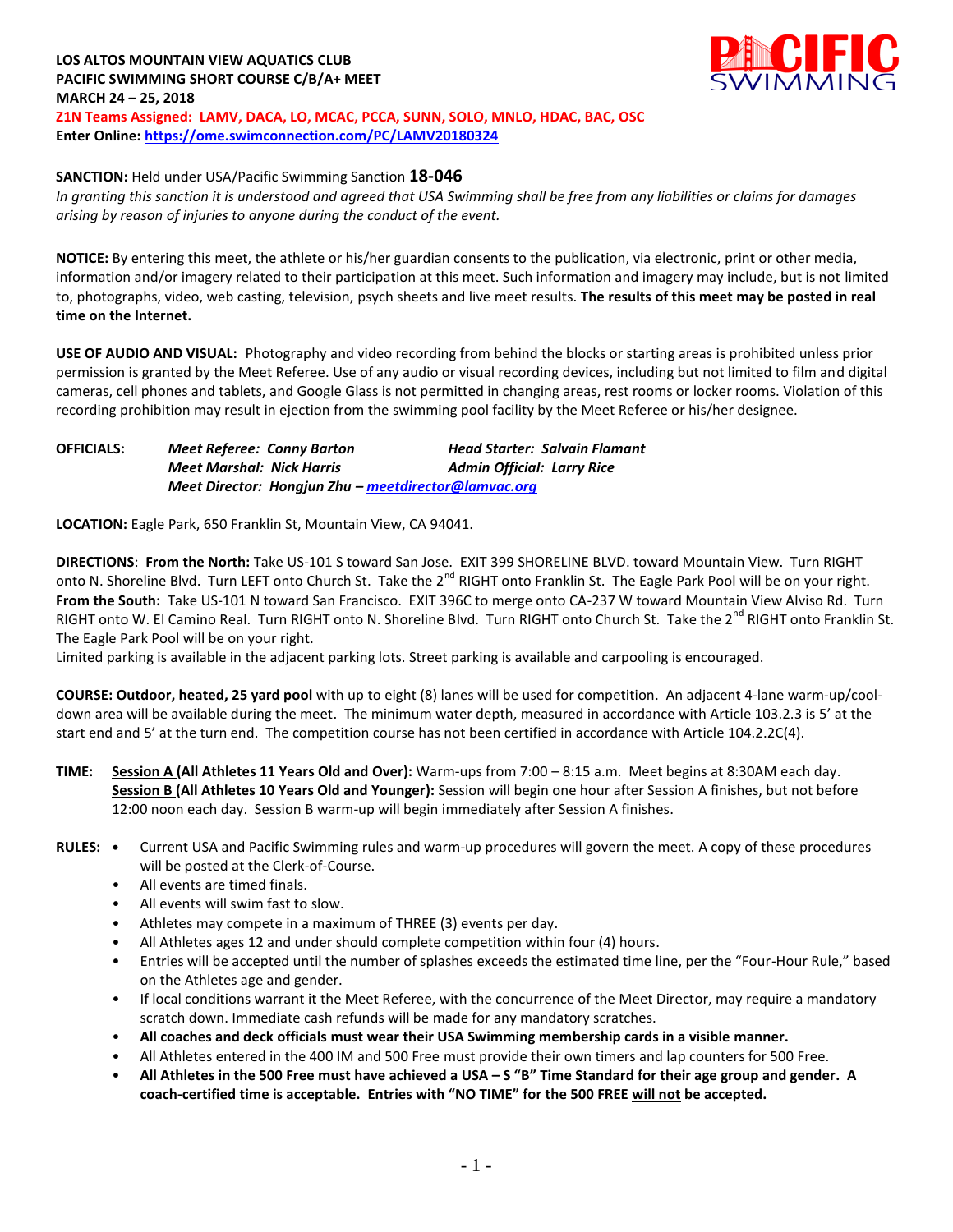**ATTENTION HIGH SCHOOL ATHLETES:** If you are a high school athlete in season, you need to be unattached from this meet. It is athlete's responsibility to be unattached from this meet. You can un-attach at the meet if necessary. This does not apply to athletes swimming under the rules of the Nevada Interscholastic Activities Association (NIAA).

**UNACCOMPANIED ATHLETES:** Any USA-S athlete-member competing at the meet must be accompanied by a USA Swimming member-coach for the purposes of athlete supervision during warm-up, competition and warm-down. If a coach-member of the athlete's USA-S Club does not attend the meet to serve in said supervisory capacity, it is the responsibility of the athlete or the athlete's legal guardian to arrange for supervision by a USA-S member-coach. The Meet Director or Meet Referee may assist the athlete in making arrangements for such supervision; however, it is recommended that such arrangements be made in advance of the meet by the athlete's USA-S Club Member-Coach.

**RACING STARTS:** Athletes must be certified by a USA-S member-coach as being proficient in performing a racing start, or must start the race in the water. It is the responsibility of the athlete or the athlete's legal guardian to ensure compliance with this requirement.

## **RESTRICTIONS:**

- Smoking and the use of other tobacco products is prohibited on the pool deck, in the locker rooms, in spectator seating, in standing areas and in all areas used by Athletes, during the meet and during warm-up periods.
- Sale and use of alcoholic beverages is prohibited in all areas of the meet venue.
- No glass containers are allowed in the meet venue.
- No propane heater is permitted except for snack bar/meet operations.
- All shelters must be properly secured and only on designate areas. Pool side areas are reserved for coaches and officials only. All other shelters will be on other designated areas only.
- Changing into or out of swimsuits other than in locker rooms or other designated areas is prohibited.
- Destructive devices, to include but not limited to, explosive devices and equipment, firearms (open and concealed), blades, knives, mace, stun guns and blunt objects are strictly prohibited in the swimming facility and surrounding areas. If observed, the Meet Referee and his/her designee may ask that these devices be stored safely away from the public or removed from the facility. Noncompliance may result in the reporting to law enforcement authorities and ejection from the facility. Law enforcement officers (LEO) are exempt per applicable laws.
- Operation of a drone, or any other flying apparatus, is prohibited over the venue (pools, athlete/coach areas, spectator areas and open ceiling locker rooms) any time athletes, coaches, officials and/or spectators are present.
- Pets, not including guide dogs, are strictly prohibited in all areas of the meet venue.

#### **ELIGIBILITY:**

- Athletes must be current members of USA-S and enter their name and registration number on the meet entry card as they are shown on their Registration Card. If this is not done, it may be difficult to match the athlete with the registration and times database. The meet host will check all athlete registrations against the SWIMS database and if not found to be registered, the Meet Director shall accept the registration at the meet (a \$10 surcharge will be added to the regular registration fee). Duplicate registrations will be refunded by mail.
- Athletes in the "A" Division must have met at least USA Swimming Motivational "A" minimum time standard. Athletes in the "B" Division must have met at least the listed "B" minimum time standard. All entry times slower than the listed "B" time standard will be in the "C" Division.
- Entries with **"NO TIME" will be ACCEPTED. (EXCEPTION – 500 FREE. SEE RULES)**
- Entry times submitted for this meet will be checked against a computer database and may be changed in accordance with Pacific Swimming Entry Time Verification Procedures.
- Disabled Athletes are welcome to attend this meet and should contact the Meet Director or Meet Referee regarding and special accommodations on entry times and seeding per Pacific Swimming policy.
- Athletes 19 years of age and over may compete in the 13 & Over events for time only, no awards. Such athletes must have met standards for the 17-18 age group.
- The athlete's age will be the age of the athlete on the first day of the meet.

**ENTRY PRIORITY:** Zone 1 North Athletes from **LAMV, DACA, LO, MCAC, PCCA, SUNN, SOLO, MNLO, HDAC, BAC, OSC** entering online must do so by **11:59 PM on Wednesday, March 7th** in order to receive priority acceptance to the meet. Surface mail entries must be postmarked by Monday, March 5th in order to receive priority acceptance to the meet. No Athletes other than those from LAMV, DACA, LO, MCAC, PCCA, SUNN, SOLO, MNLO, HDAC, BAC, OSC may enter the meet until the priority period has closed.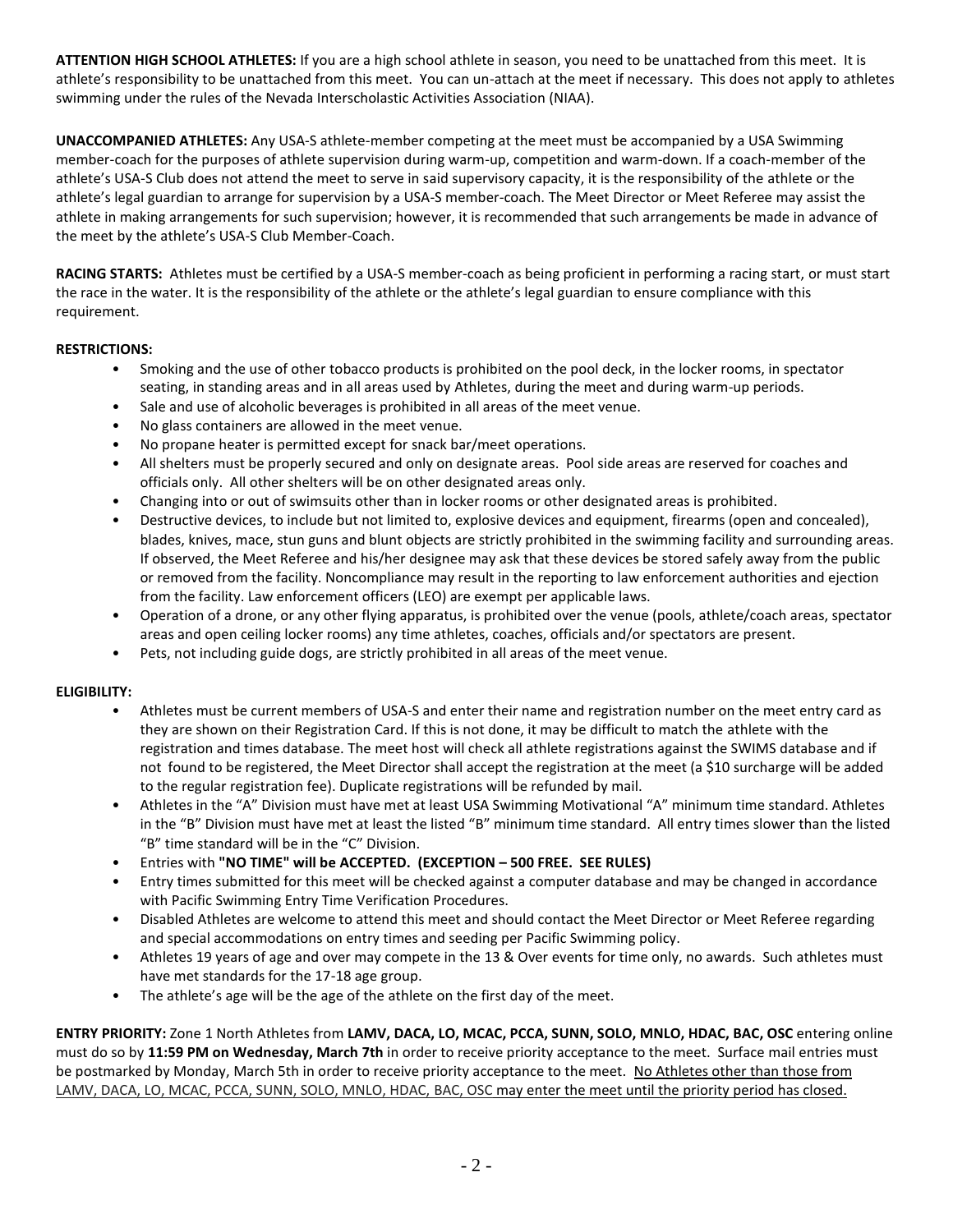**ENTRY FEES:** \$4.00 per event plus an \$8.00 participation fee per athlete. Entries will be rejected if payment is not sent at time of request. NO REFUNDS WILL BE MADE, EXCEPT MANDATORY SCRATCH DOWNS.

**ONLINE ENTRIES:** To enter online go to<https://ome.swimconnection.com/PC/LAMV20180324> to receive an immediate entry confirmation. This method requires payment by credit card. Swim Connection LLC charges a processing fee for this service, equal to \$1 per athlete plus 5% of the total Entry Fees. Please note that the processing fee is a separate fee from the Entry Fees. If you do not wish to pay the processing fee, enter the meet using a mail entry. **Entering online is a convenience, is completely voluntary, and is in no way required or expected of an athlete by Pacific Swimming.** Online entries will be accepted through **Wednesday, March 14th, at 11:59 PM.**

**MAILED OR HAND DELIVERED ENTRIES**: Entries must be on the attached consolidated entry form. Forms must be filled out completely and printed clearly with athlete's best time. Entries must be postmarked by midnight, Monday, March 12th, 2018 or hand delivered by 6:30 p.m. Wednesday, March 14th, 2018. No late entries will be accepted. Requests for confirmation of receipt of entries should include a self-addressed envelope.

**Make check payable to**: LAMV

| <b>Mail entries to: LAMV</b> | <b>Hand deliver entries to:</b> Meet Director |                     |
|------------------------------|-----------------------------------------------|---------------------|
| P.O. Box 1269                |                                               | - 227 Solana Drive  |
| Los Altos, CA 94023-1269     |                                               | Los Altos, CA 94022 |

**CHECK-IN:** The meet will be deck seeded. Athletes must check-in at the Clerk-of-Course. No event shall be closed more than 30 minutes before the scheduled start of the session. Close of check-in for all individual events shall be no more than 60 minutes before the estimated time of the start of the first heat of the event. Athletes who do not check in will not be seeded in that event.

**SCRATCHES:** Any Athletes not reporting for or competing in an individual timed final event that they have checked in for *shall not* be penalized.

**AWARDS:** Individual awards will be awarded in the A, B, and C division. Ribbons for First through Eighth place will be given to the following age groups: 6 & Under, 7-8, 9-10, 11–12. Athletes 13 years of age and older will not receive awards. "A" time medals will be given to athletes achieving a new "A" time, regardless of place achieved in the event. Awards for athletes 12 & younger must be picked up at the meet by coaches at the end of each session. Awards will not be mailed.

**ADMISSION:** Free. A program will NOT be available.

**REFRESHMENTS:** A snack bar will be available throughout the competition. Coaches and working deck officials will be provided lunch. Hospitality will serve refreshments to timers and volunteers.

**MISCELLANEOUS:** No overnight parking is allowed. Facilities will not be provided after meet hours. All participating teams are expected to provide lane timers based upon the number of athletes registered to swim each day. Team timing lanes will be assigned and coaches will be notified of assignments during the week prior to the meet.

**MINIMUM OFFICIALS:** Clubs must follow Zone 1 North rules for providing officials. Each club must provide officials for each session according to the number of Athletes entered in that session, following the table below. Clubs that do not provide sufficient officials must provide coaches to act in the place of officials

| <b>Club Athletes entered in session</b> | <b>Trained and carded officials requested</b> |  |  |  |  |  |  |
|-----------------------------------------|-----------------------------------------------|--|--|--|--|--|--|
| $1 - 10$                                |                                               |  |  |  |  |  |  |
| 11-25                                   |                                               |  |  |  |  |  |  |
| 26-50                                   |                                               |  |  |  |  |  |  |
| 51-75                                   |                                               |  |  |  |  |  |  |
| 76-100                                  |                                               |  |  |  |  |  |  |
| 100 or more                             | 5 (+1 for every additional 25 Athletes)       |  |  |  |  |  |  |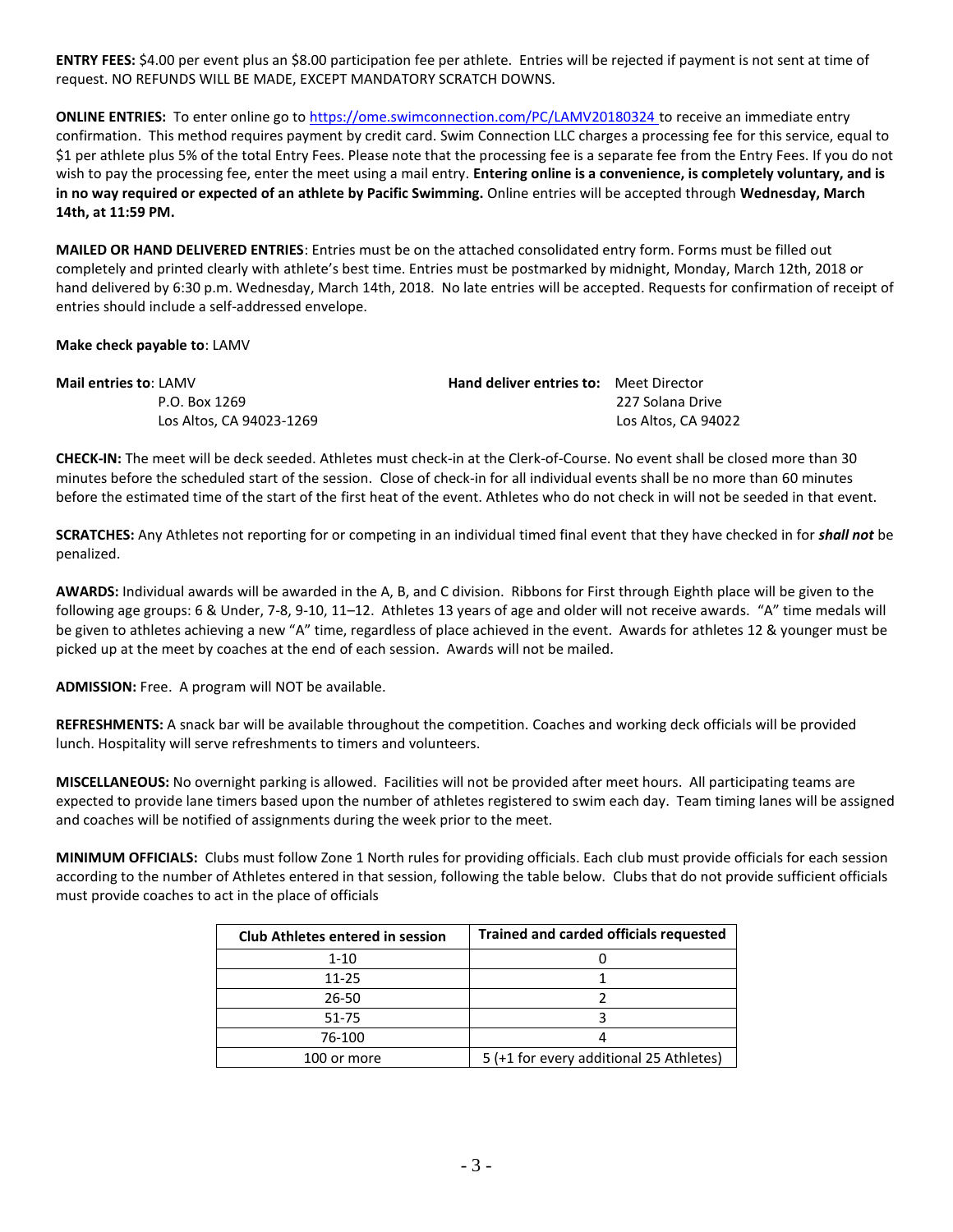|                   | <b>SATURDAY</b> |        |         | <b>SUNDAY</b> |          |           |               |  |  |  |
|-------------------|-----------------|--------|---------|---------------|----------|-----------|---------------|--|--|--|
| <b>8 &amp; UN</b> | $9 - 10$        | 11-12  | 13-18   | 8 & UN        | $9 - 10$ | $11 - 12$ | $13 - 18$     |  |  |  |
| 50 BK             | 50 FR           | 100 BK | 200 BK  | 50 FR         | 100 FR   | 50 BR     | 200 FR        |  |  |  |
| 50 FL             | 100 FL          | 50 FL  | 100 BR  | 25 BK         | 50 BK    | 100 FL    | 200 FL        |  |  |  |
| 25 FR             | 100 BK          | 50 FR  | 50 FR   | 50 BR         | 50 BR    | 200 BR    | <b>100 FR</b> |  |  |  |
| 100 IM            | 200 FR          | 200 IM | 400 IM* | 100 FR        | 200 IM   | 500 FR**  | 200 IM        |  |  |  |

### **EVENTS**

|                | SATURDAY, MARCH 24th |                | <b>SUNDAY, MARCI</b> |                  |
|----------------|----------------------|----------------|----------------------|------------------|
|                | <b>SESSION A</b>     |                | <b>SESSION</b>       |                  |
| GIRLS #        | <b>EVENT</b>         | <b>BOYS#</b>   | GIRLS#               | <b>EVENT</b>     |
| $\mathbf{1}$   | 11-12 100 BACK       | $\overline{2}$ | 41                   | 13-14 200 F      |
| 3              | 13-14 200 BACK       | 4              | 43                   | 15 - OV 200      |
| 5              | 15 - OV 200 BACK     | 6              | 45                   | 11-12 50 BR      |
| $\overline{7}$ | 11-12 50 FLY         | 8              | 47                   | 13-14 200        |
| 9              | 13-14 100 BREAST     | 10             | 49                   | 15 - OV 200      |
| 11             | 15 - OV 100 BREAST   | 12             | 51                   | 11-12 100        |
| 13             | $11 - 1250$ FREE     | 14             | 53                   | $13 - 14$ 100    |
| 15             | 13-14 50 FREE        | 16             | 55                   | 15 - OV 100      |
| 17             | 15 - OV 50 FREE      | 18             | 57                   | 11-12 200 BF     |
| 19             | 11-12 200 IM         | 20             | 59                   | 13 - 14 200      |
| 21             | 13-14 400 IM         | 22             | 61                   | 15 - OV 200      |
| 23             | 15 - OV 400 IM       | 24             | 63                   | 11 - 12 500 FF   |
|                | <b>SESSION B</b>     |                |                      | <b>SESSION B</b> |
| 25             | 8 - UN 50 BACK       | 26             | 65                   | $8 - UN 50 F$    |
| 27             | $9 - 1050$ FREE      | 28             | 67                   | $9 - 10100F$     |
| 29             | 8 - UN 50 FLY        | 30             | 69                   | $8 - UN 25 B$    |
| 31             | 9 - 10 100 FLY       | 32             | 71                   | $9 - 1050B$      |
| 33             | 8 - UN 25 FREE       | 34             | 73                   | $8 - UN 50 BR$   |
| 35             | 9-10 100 BACK        | 36             | 75                   | 9 - 10 50 BRI    |
| 37             | 8-UN 100 IM          | 38             | 77                   | $8 - UN$ 100 F   |
| 39             | $9 - 10200$ FREE     | 40             | 79                   | 9-10 2001        |

| SATURDAY, MARCH 24th    |                    |                         | SUNDAY, MARCH 25th |                    |              |  |  |  |  |
|-------------------------|--------------------|-------------------------|--------------------|--------------------|--------------|--|--|--|--|
|                         | <b>SESSION A</b>   |                         |                    | <b>SESSION A</b>   |              |  |  |  |  |
| GIRLS #                 | <b>EVENT</b>       | <b>BOYS#</b>            | GIRLS#             | <b>EVENT</b>       | <b>BOYS#</b> |  |  |  |  |
| $\mathbf{1}$            | 11-12 100 BACK     | $\overline{2}$          | 41                 | 13-14 200 FREE     | 42           |  |  |  |  |
| 3                       | 13-14 200 BACK     | $\overline{\mathbf{4}}$ | 43                 | 15 - OV 200 FREE   | 44           |  |  |  |  |
| 5                       | 15 - OV 200 BACK   | 6                       | 45                 | 11-12 50 BREAST    | 46           |  |  |  |  |
| $\overline{\mathbf{z}}$ | 11-12 50 FLY       | 8                       | 47                 | 13-14 200 FLY      | 48           |  |  |  |  |
| 9                       | 13-14 100 BREAST   | 10                      | 49                 | 15 - OV 200 FLY    | 50           |  |  |  |  |
| 11                      | 15 - OV 100 BREAST | 12                      | 51                 | 11-12 100 FLY      | 52           |  |  |  |  |
| 13                      | $11 - 1250$ FREE   | 14                      | 53                 | $13 - 14$ 100 FREE | 54           |  |  |  |  |
| 15                      | 13-14 50 FREE      | 16                      | 55                 | 15 - OV 100 FREE   | 56           |  |  |  |  |
| 17                      | 15 - OV 50 FREE    | 18                      | 57                 | 11-12 200 BREAST   | 58           |  |  |  |  |
| 19                      | 11-12 200 IM       | 20                      | 59                 | 13 - 14 200 IM     | 60           |  |  |  |  |
| 21                      | 13-14 400 IM       | 22                      | 61                 | 15 - OV 200 IM     | 62           |  |  |  |  |
| 23                      | 15 - OV 400 IM     | 24                      | 63                 | 11 - 12 500 FREE** | 64           |  |  |  |  |
|                         | <b>SESSION B</b>   |                         |                    | <b>SESSION B</b>   |              |  |  |  |  |
| 25                      | 8 - UN 50 BACK     | 26                      | 65                 | 8-UN 50 FREE       | 66           |  |  |  |  |
| 27                      | $9 - 1050$ FREE    | 28                      | 67                 | $9 - 10100$ FREE   | 68           |  |  |  |  |
| 29                      | 8 - UN 50 FLY      | 30                      | 69                 | 8-UN 25 BACK       | 70           |  |  |  |  |
| 31                      | 9 - 10 100 FLY     | 32                      | 71                 | $9 - 1050$ BACK    | 72           |  |  |  |  |
| 33                      | 8 - UN 25 FREE     | 34                      | 73                 | 8-UN 50 BREAST     | 74           |  |  |  |  |
| 35                      | $9 - 10100$ BACK   | 36                      | 75                 | 9 - 10 50 BREAST   | 76           |  |  |  |  |
| 37                      | $8 - UN$ 100 IM    | 38                      | 77                 | 8-UN 100 FREE      | 78           |  |  |  |  |
| 39                      | $9 - 10200$ FREE   | 40                      | 79                 | 9-10 200 IM        | 80           |  |  |  |  |

## **\* All 400 IM and 500 Free Athletes must provide their own timers.**

**\*\* All Athletes in the 500 Free must have achieved a USA – S "B" Time Standard for their age group and gender. A coach-certified time is acceptable. Entries with "NO TIME" for the 500 FREE will not be accepted.** 

# **All 500 Free Athletes must also provide their own lap counters.**

Use the following URL to find the time standards:<http://www.pacswim.org/swim-meet-times/standards>